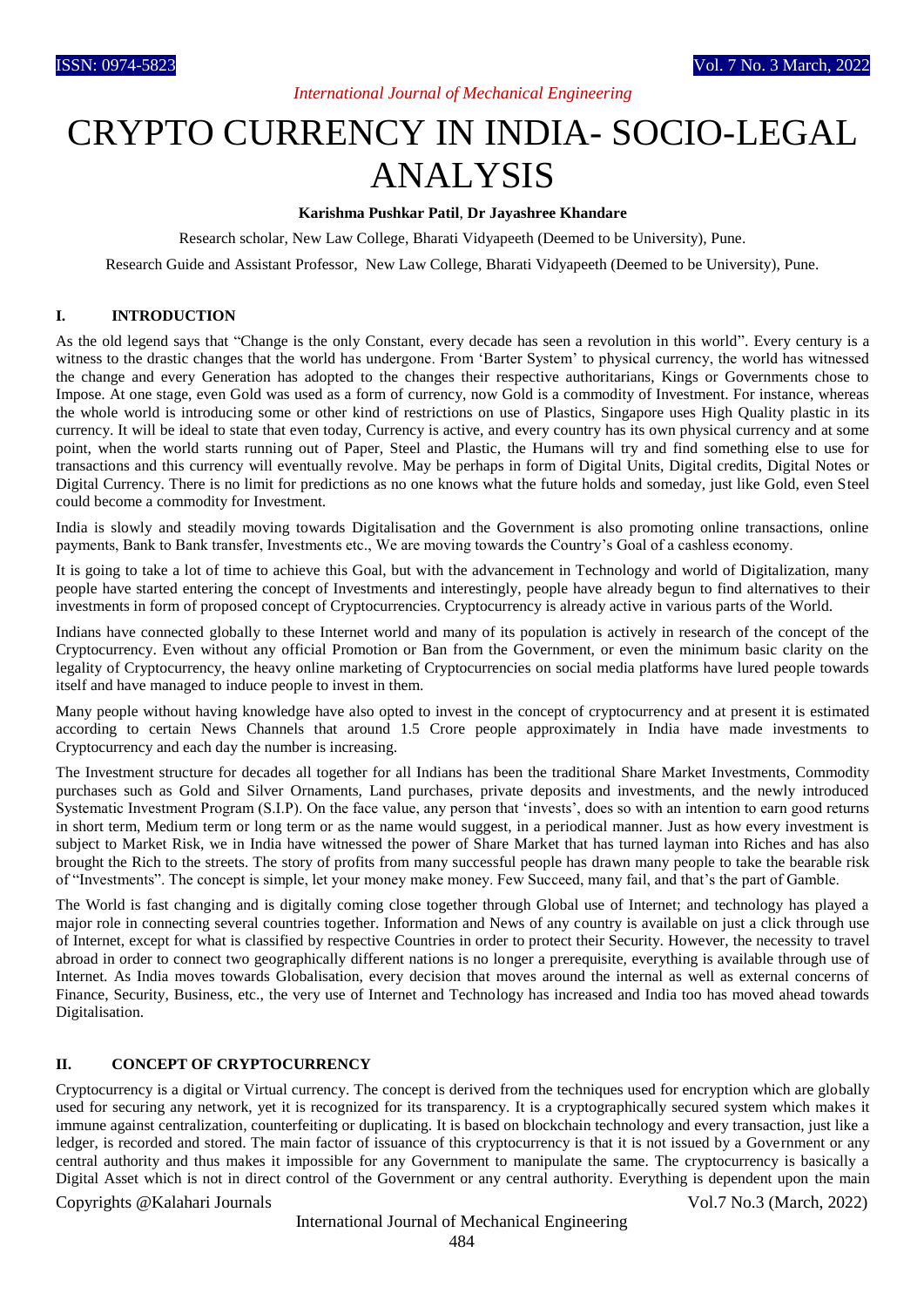essential ingredient of Blockchain and its related technology. However it is believed by many people that the full fledged introduction of cryptocurrency could destabilise the Governments, Industries and open the flood gates of litigation, however, equal number of experts believe that the Concept of cryptocurrency is the future and just as generations have adopted to change in exchanges or transactions, this concept will also be welcomed by the World. However, just as how there are good side of this virtual coin, there underlies the fear of the existence of the dark side because there have been several news wherein it has been seen that the cryptocurrency is also used for illegal activities.

Just as how the UPI apps such as BHIM UPI, GOOGLE PAY, AMAZON PAY etc., came to be introduced, the concept of spending cryptocurrency acts in a similar way wherein it allows for a secure online payment and whose term is denoted as a "Virtual Token" and the transaction I.D is stored in ledger. Several Ledger entries form a Block and this block is encrypted and several blocks are thus known as blockchains. The techniques and algorithms used to safeguard these blocks is high technology encryptions, public-private keys and hashing functions.

The first block-chain crypto-currency came to be introduced in the year 2009 and was titled as "Bitcoin" and is still in existence and is visibly making advertisement on social media and is attracting people to invest in it and deal through it. They also operate through their own app which is known as Binance and since then several cryptocurrencies have come into market. It is believed that Cryptocurrency holds a higher stake in controlling both, the inflation, manipulation, misuse and to stabilize the global neutrality with regards to Market stability. The concept is however relatively new and merely on the basis of speculation it cannot be accepted as a Truth. The answer however remains undiscovered, it is a currency? Or an Asset? Or any commodity and it requires critical analysis to raise concerns before the entire countries enter into this modern concept of digitalisation.

One of the important functions of the Cryptocurrency is that it does not include a third party like a Bank. The receiver and sender hold their private keys and the transactions are between two people with absolute encryption. This helps the user to avoid the payments of Bank fees or taxes appear to be a dessert served on a platter. But then the disadvantage of Banks Crashing, Governments falling, tax evasions, money laundering, non-tracking of encrypted transactions, etc. will also have to be given due consideration. Although the main function is to ease the payments and to help the user to bear minimum costs, but there are many issues that need to be primarily addressed and the research shall also focus on these issues.

Everything for now is based upon speculation and it will be too early to advocate the pros and cons of the cryptocurrency. However, on the face value, and upon the present scenario of how the sale and cryptocurrency works, clearly gives us a hint that it is an investment, although a form of digital currency, but you buy it for a price. And this price is fluctuating as per demand. The more the demand, the more the value, the less the demand, the cheaper it is sold for. What is also concerning is that if this Cryptocurrency is virtual, and no physical product is sold, then how is it created? For now, the cryptocurrency market is based on supply and demand and it will be fair to call it an investment for the moment. An investment that we can spend as a currency, but however keeping in mind the stand of Government of India, having no authenticated regulation, the ultimate purchaser may be still at risk.

# **III. IMPORTANT ISSUES RELATING TO CRYPTO CURRENCY**

Understanding crypto currency, its purpose and the method of blockchain technology and the concept of its creation for purpose of trading is very important as the rate of investment is rapidly increasing, The role of the government of India on regulation or ban of crypto currency, and whether India is ready to undergo change and adopt crypto currency as a medium of transactions shall taken into understanding to get better insights on the crypto currency issues. To understand the role of cyber crimes in crypto currency, merits and demerits of cryptocurrency on the common life of the citizens.

If India regulates crypto currency or comes up with its own crypto currency in future and in case there are any downsides in use of cryptocurrency, then what all remediesrequired to be developed to overcome the flaws in cryptocurrency.As Crypto currency is commonly accepted in other countries to get better insights on how some countries have welcomed crypto currencies as medium of transactions, what law and remedy they have adopted in relation to use of crypto currency is an need of an hour.

As India moves towards achieving its goal of digitalization, there are going to be several changes in day to day life which shall also include the steps taken by the Government with regards to several measures concerning the use of Digital Payments in order to bring forth a cashless economy. Since many developed countries have already adopted Crypto Currency as an alternate source of digital payment, and several Respectable Businessmen, Politicians and Personalities have also shown keen interest and have promoted on the use of the same, it is positively believed that India will also adopt to the Global change and bring legislation to the use of Crypto Currency in India. One of the objective of use of Crypto Currency is to exclude the hurdles of a third party channel or interference of the Government As on today, it is a speculation as to how India is preparing to evolve and adopt with this Global Change.The stand of our government on regulation or ban on cryptocurrency. if it is regularizedwhat shall be the law and remedy for the use of crypto currency to overcome the drawbacks if any.

# **IV. ROLE OF CYBER CRIME IN CRYPTO CURRENCY**

As the main ingredient of the crypto currency is encryption and non-interference of a third party, there are chances that the criminal will surely misuse law for their own benefits. Cyber fraud and cybercrime are not new to India and the Information

# Copyrights @Kalahari Journals Vol.7 No.3 (March, 2022)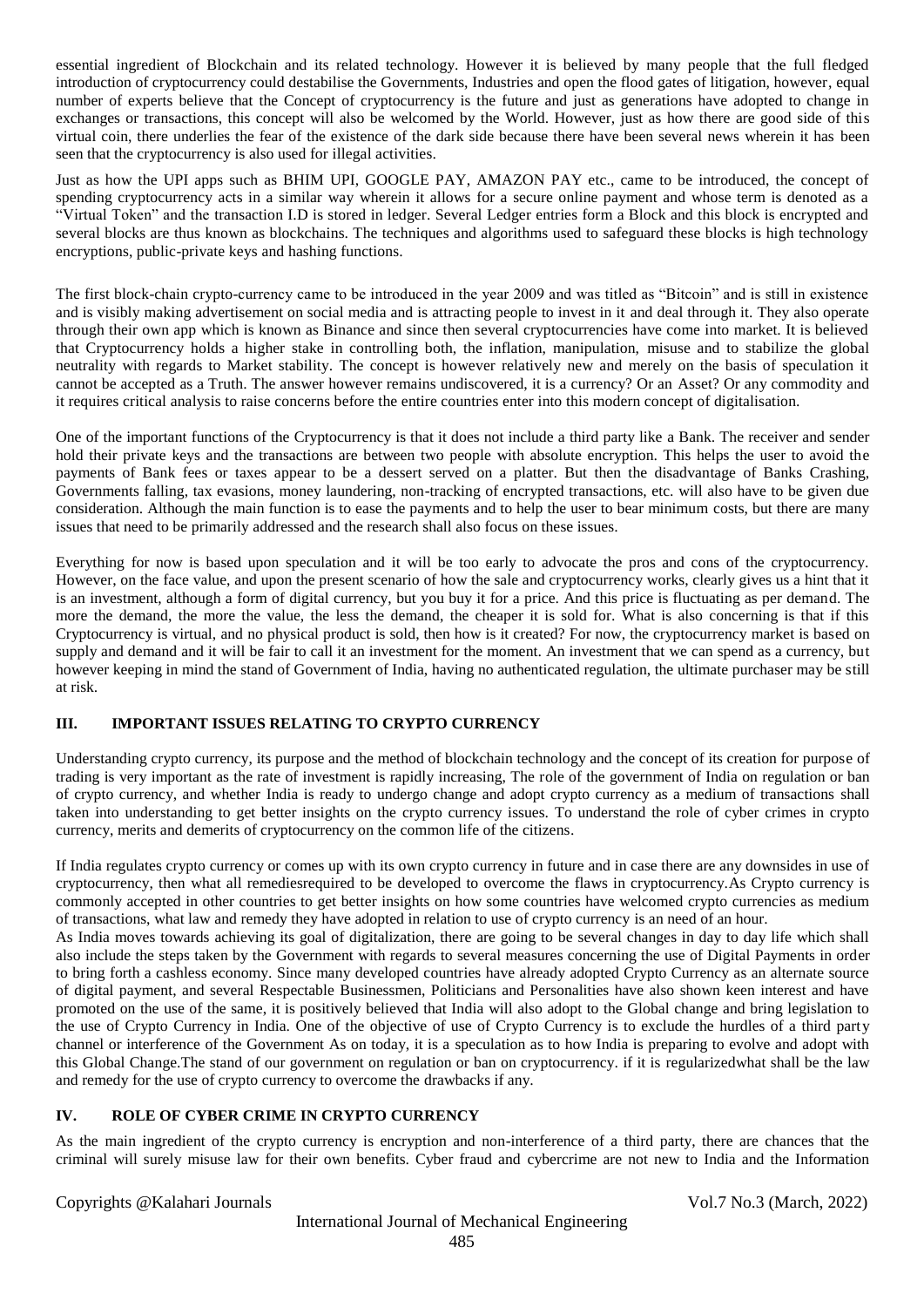Technology Act, 2000 as well as the Indian Penal Code have provided a brief framework to curb and bring the cyber criminals to justice.

However, with news challenges of adopting any digitalisation and modernisation, India will have to face the challenges that come with it. Crypto Currency for its essential and attractive feature of privacy has also seen to be used for money laundering, black money transactions, illegal transactions, drug and human trafficking. The extent is beyond imagination and my research shall have its partial focus on concerns that related to Crypto Currency in respect of Cybercrime

As we move towards digitalization it also creates ground for the cyber criminals and crypto currency is not an escape, as the law is not regularized in our country as compare to different foreign nationals, crytpo currency is used as tool or target in facilitation with cybercrimes, including cyber money laundering, cyber extortion, phishing, hacking, cyber fraud and other financial crimes such as ponzi and investment scams. . This article begins with a brief discussion on the history of cryptocurrencies. The technical underpinnings of A cryptocurrency are thereafter explained in order to contextualize their use in the facilitation of cybercrime. Lastly, an exposition of the crimes is presented in order to demonstrate how cryptocurrencies can be used as A tool and target in the facilitation of cybercrime.

## **V. CRYPTOCURRENCY REGULATION: LEGAL ISSUES AND CHALLENGES**

As discussed earlier regarding the unique feature of the crypto currency regarding anonymity of transaction and non-interference of the Government, it is definitely going to bring forth legal challenges that require higher perspective of Advocacy skills, Knowledge of Judges, Technological capability of investigation agency, the vast population unaware about the digitalization and the challenges that transpire from Rural Areas in India. In addition to this, the challenges of Tax Evasion, Terrorism concerns and Foreign policies. Some critics have believed that the crypto currency holds the capability of bringing down Governments and in such a case, the biggest legal issue would arise as to the Accountability of Holders.The concept of Crypto currency is relatively new. The procedure of its mining or creation using the computers power and the basic structure of its supply and demand. In addition the fear that this digital asset could one day disappear due to low demand or rise like a boom with immense response. Although the encryption and algorithms are yet to briefly understood, the purpose of my study shall cover the Legal Nature of Crypto currency.

The aim is to understand whether such currency will benefit the economy or is it too volatile to be considered a currency. Considering the fact that, it has been nearly 3 years since the ruling Indian government's demonetization, and leaving nearly most of India's currency notes obsolete overnight.

The government has since announced the "Cashless India" initiative to help the country's population embrace digital payments, bank the ng, and finance with a conscious move away from cash. The Supreme Court has already directed the Indian govt. to regulate Bitcoins but there is no legislation in place yet but RBI has banned all its entities from dealing with such currency. Therefore, understanding the concept of Cryptocurrency is well due in order to understand the rationale behind not recognizing it by countries including India.

## **VI. FUTURE OF CRYPTO CURRENCY IN INDIA ALL PRIVATE CRYPTOCURRENCY WILL BE REGULATED, NOT BANNED:**

Due to the rapid development of information and communication technologies, many activities in our daily life have been merged online and they become more flexible and more effective. A huge growth in number of online users has activated virtual word concepts and created a new business phenomenon which is cryptocurrency to facilitate the financial activities such as buying, selling and trading.

Cryptocurrency represent valuable and intangible objects which are used electronically in different applications and networks such as online social networks, online social games, virtual worlds and peer to peer networks. The use of virtual currency has become widespread in many different systems in recent years. This paper investigates the user's expectations of the future of cryptocurrency. It also explores the users' confidence of dealing with cryptocurrency in a time that using such virtual money is not fully controlled and regulated. Besides, the paper is aimed to measure the spread of cryptocurrency use to have a clear picture from the practical view. There are analyses the way in which 21 different countries have responded in terms of regulations  $\&$ legislations towards cryptocurrencies to develop a clear picture of its impact on various laws in India in order to regulate it, and as per the recent news soon regulation bill 2021 will be introduced in the Parliament which states that there will be no stringent ban on use of crypto currency, we may adopt it but not as digital currency but as an digital asset, so government already have many plan of actions with regards to adopt the same.

# **VII. ALL ABOU[TTHE UPCOMING CRYPTOCURRENCY AND REGULATION OF OFFICIAL DIGITAL](https://indianexpress.com/article/india/govt-plans-bills-to-bar-pvt-cryptocurrency-with-a-few-exceptions-repeal-farm-laws-7638099/)  [CURRENCY BILL, 2021](https://indianexpress.com/article/india/govt-plans-bills-to-bar-pvt-cryptocurrency-with-a-few-exceptions-repeal-farm-laws-7638099/)**

From an outright ban on cryptocurrencies in 2016 to an upcoming bill for regulation—the government's stance on digital assets has changed considerably over the past few years. The upcoming cryptocurrency and regulation of official digital currency bill, 2021 is different from the earlier one – 'banning of cryptocurrency and regulation of official digital currency bill, 2019.'

Copyrights @Kalahari Journals Vol.7 No.3 (March, 2022)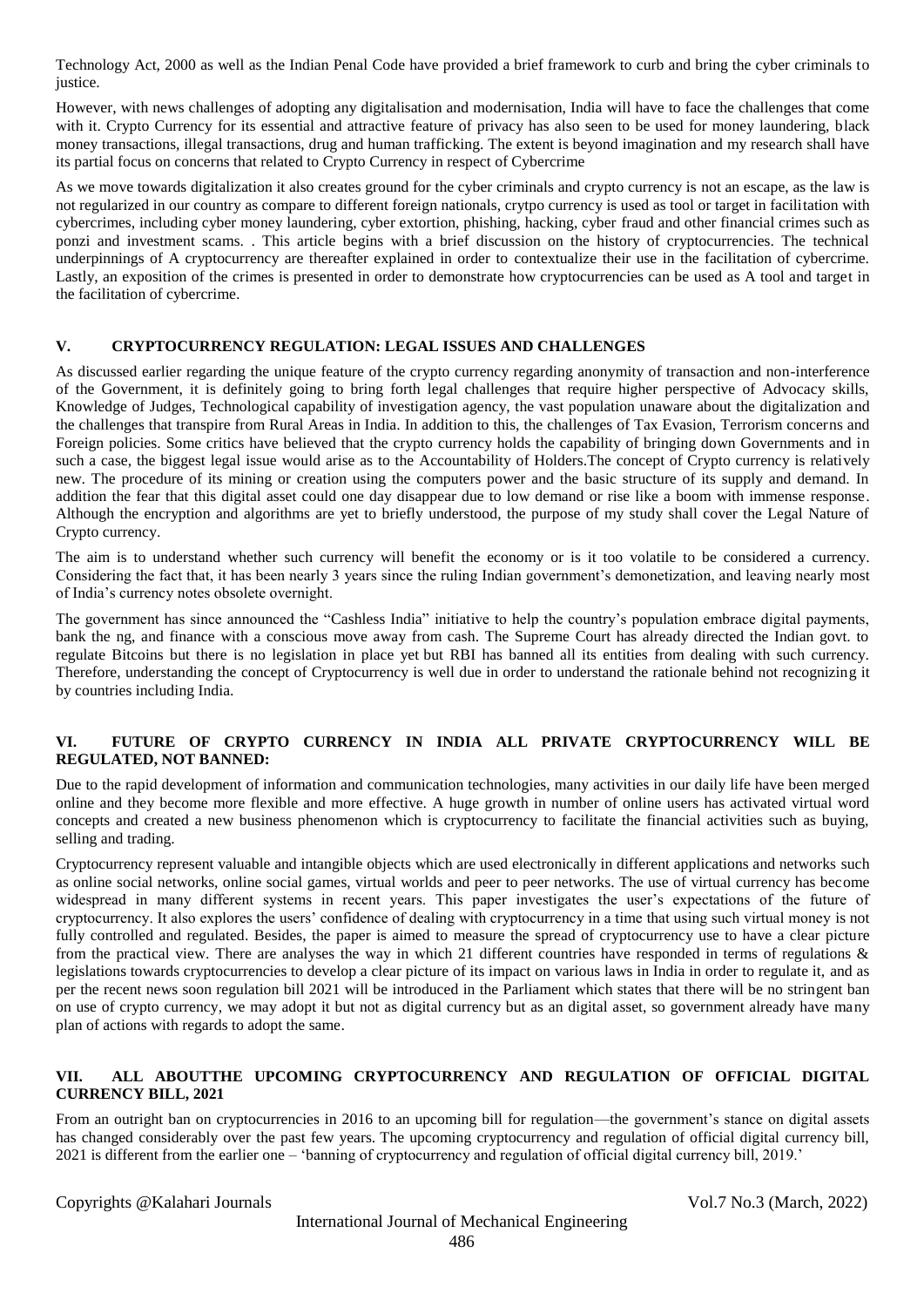While the older law sought to impose a complete ban on all crypto-related activities including mining, buying, holding, selling, and dealing, the new one will look to make a clear distinction when it comes to its often used categorization as a currency.The new bill of legalizing crypto currency have certain regulations such as tax on trading, investment on cards, no outright ban; investment ceilings for individuals, proposed law is likely to be aligned with the Financial Action Task Force (FATF) guidance, ban investments in private crypto currency

Currently, there is no regulation or any ban on the use of cryptocurrencies in the country. The reserve bank of India's (RBI) order banning banks from supporting crypto transactions was reversed by the Supreme Court order of March 2020.

## **Some Advantages of Paying with Bitcoin**

The transaction cuts the costs of third party as well as encrypted and private transaction without the involvement of the Government and as such has zero interference of any authority including the RBI.The transactions save paper and lengthy procedures.The sale and purchase is made on the click of an app specifically Binance App which is also available on the mobile.The main advantage is the non-trackability in order to protect one's personal transactions.

As government will be soon proposing new bill of regulations in Parliament so government will not ban crypto but regularise it by imposing certain rules, this at least shows certain positivity in the industry of crypto currency, where the government with their rules are trying to adopt with change.But Government will impose Tax on trading, investment on cards, no outright ban, government wants to amend Income Tax Act to introduce define crypto so that trading and investments on domestic and international platforms can be taxed. The bill to regulate digital taxes is expected to be introduced soon in the ongoing Winter Session of Parliament. It will definitely enhance the future advancements in the field of Crypto currency**.**

## **VIII. CONCLUSION**

India has not regularised the use of crypto currency and neither has put ban on the use of the same. And at present various companies have come into picture who have started advertisements of cryptocurrency as a medium of digital currency as well as an asset.

Supreme Court of India in recent case, writ petition (civil) no.528 of 2018 internets and mobile association of India vs reserve bank of India - in judgement by honourable justice v. Ramasubramanian, has also set aside the blanket ban on crypto currency proposed by rbi. Therefore, it positively appears that India may adopt a common law or draft its own legislation. If India introduces a proper legislation, it will give scope for common public to invest. India might just also introduce its own crypto currency and become a competitive player.

So with this research i would try to find remedy for the situation if crypto currency is regularised what all rules government may come up, follow and apply, since crypto currency's present purpose is to do away with the third party interference as well as the governments intervention, if India regularises and enacts a coded law or rule book or gives wider powers to the rbi, then the very ingredient of government interference will have no relevant meaning. India will definitely address the issues of accountancy and transparency which shall promise minimum hassle and adopt to this global change.

If at all India plans to regularises trade and use of crypto currency, than India should first prepare an infrastructure which shall be safe, secure, credible, reliable and hassle free. Since all these concerns will surely give rise to techno-legal aspect, the investigation agency, lawyer's knowledge of case handling, advanced technology for crime detection, ethical hackers, etc. will also have to be well-prepared and trained.

Perhaps beginning from roots, such as introducing a separate topic for education in colleges would prepare a next generation smart enough to tackle the challenges that lie ahead of us.

As by the latest news and the recent advances in the field of crypto currency, our government is slated to introduce the cryptocurrency and regulation of official digital currency bill 2021 in the third week of the ongoing winter session. So with this we can predict the future of crypto industry in our country, which is awaiting a positive regulation that may allow investing and trading in crypto assets with certain restrictions

The view in the new bill of legalizing crypto currency have certain regulations such as tax on trading, investment on cards, no outright ban; investment ceilings for individuals, proposed law is likely to be aligned with the Financial Action Task Force (FATF) guidance, ban investments in priivate crypto currency, as stated in news "in the meeting last month chaired by the hon'ble prime minister, the view our government has expressed pertaining to new bill is that, crypto cannot be permitted as a currency, but stringent regulation can be put in place to allow them to be held as assets.

Legalising use of crypto currency is a step towards development and as commonly said that "every coin as two sides" same is with digital currency, with proper developments of law, and proper regulation and training for its use, it can be a success. That one thing history has taught us, that the currency and its circulation has changed over centuries and it will be a positive achievement if the government does away with the paper currency and starts entering digitalisation in this modern day world.